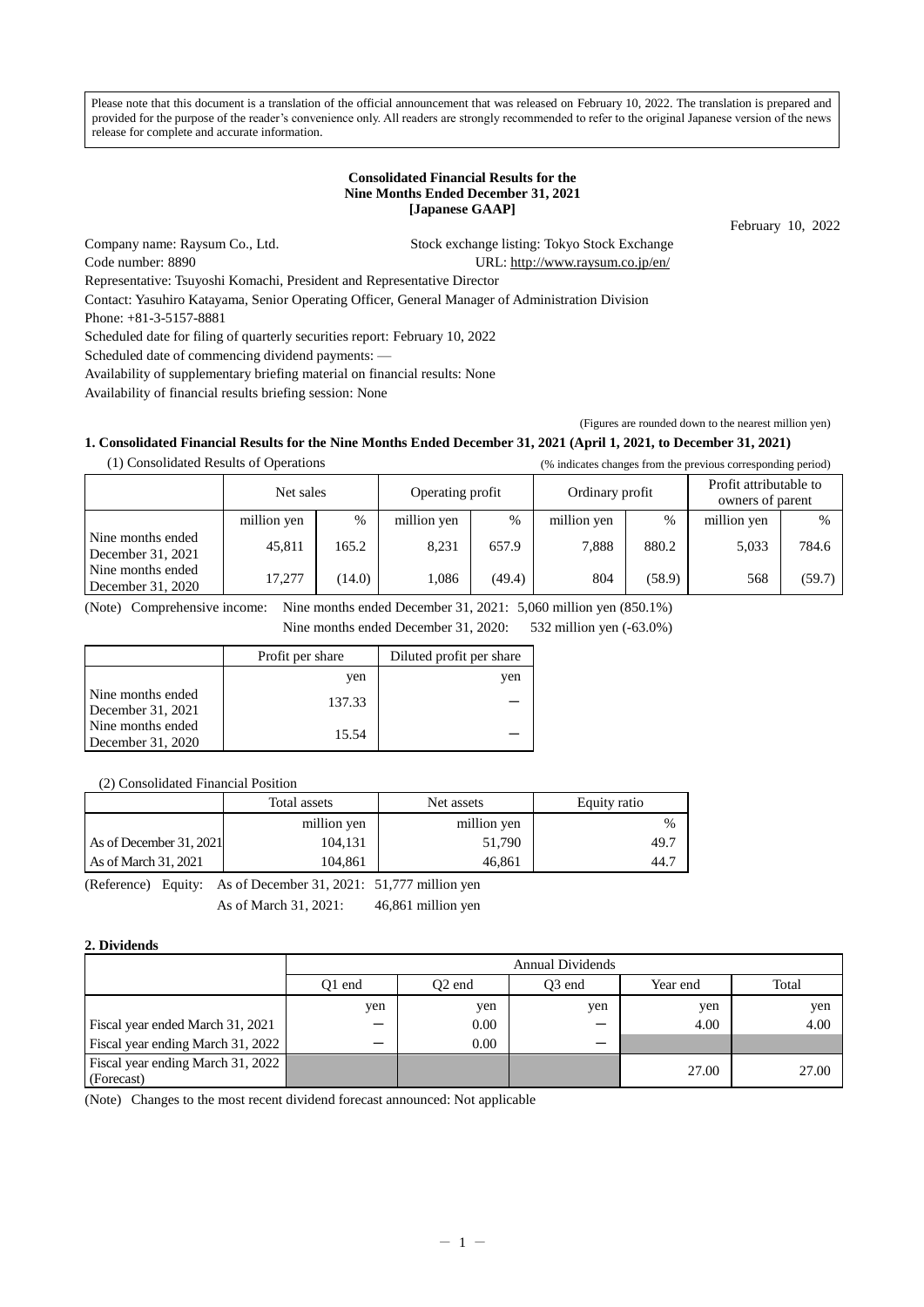# **3. Consolidated Financial Results Forecast for the Fiscal Year Ending March 31, 2022 (April 1, 2021, to March 31, 2022)**

| (% indicates changes from the previous corresponding period) |             |      |                  |       |                 |       |                                            |       |                  |
|--------------------------------------------------------------|-------------|------|------------------|-------|-----------------|-------|--------------------------------------------|-------|------------------|
|                                                              | Net sales   |      | Operating profit |       | Ordinary profit |       | Profit attributable to<br>owners of parent |       | Profit per share |
|                                                              | million yen | %    | million yen      | %     | million yen     | %     | million yen                                | %     | yen              |
| Full vear                                                    | 62,000      | 92.4 | 8.000            | 386.7 | 7.450           | 451.3 | 4.800                                      | 623.0 | 130.95           |

(Note) Changes to the most recent financial results forecast announced: Not applicable

# **\*Notes**

(1) Significant changes of subsidiaries in the first nine months of the fiscal year under review (affecting specified subsidiaries resulting in changes in scope of consolidation): Yes

New: 1 company (Raysum Fukuoka Co., Ltd.)

- (2) Application of accounting method specific to preparation of quarterly consolidated financial statements: Not applicable
- (3) Changes in accounting policies, changes in accounting estimates and restatements
	- 1) Changes in accounting policies due to the revision of accounting standards: Yes
	- 2) Any changes in accounting policies other than 1) above: Not applicable
	- 3) Changes in accounting estimates: Not applicable
	- 4) Restatements: Not applicable
		- (Note) For the details, please refer to "2. Quarterly Consolidated Financial Statements (4) Notes on Quarterly Consolidated Financial Statements (Changes in Accounting Policies)" on page 12.
- (4) Total number of issued shares (common stock) 1) Total number of issued shares at the end of the period (including treasury shares):

| 1) Total number of issued shares at the end of the period (including treasury shares). |                   |
|----------------------------------------------------------------------------------------|-------------------|
| Nine months ended December 31, 2021                                                    | 46,081,400 shares |
| Fiscal year ended March 31, 2021                                                       | 46,081,400 shares |
| 2) Total number of treasury shares at the end of the period:                           |                   |
| Nine months ended December 31, 2021                                                    | 9,477,586 shares  |
| Fiscal year ended March 31, 2021                                                       | 9,426,586 shares  |
| 3) Average number of shares during the period:                                         |                   |
| Nine months ended December 31, 2021                                                    | 36,648,927 shares |
| Nine months ended December 31, 2020                                                    | 36,617,842 shares |
|                                                                                        |                   |

\* This quarterly consolidated financial statement is not subject to quarterly review by a certified accountant or auditing company.

\* Explanation of the proper use of performance forecast and other note

(Note on forward-looking statements, etc.)

Performance forecasts and other forward-looking statements presented in this report are based on information currently available to the Company and certain assumptions deemed to be reasonable, and are not to be read as guarantees of future performance by the Company. In addition, actual performance may differ substantially due to various factors.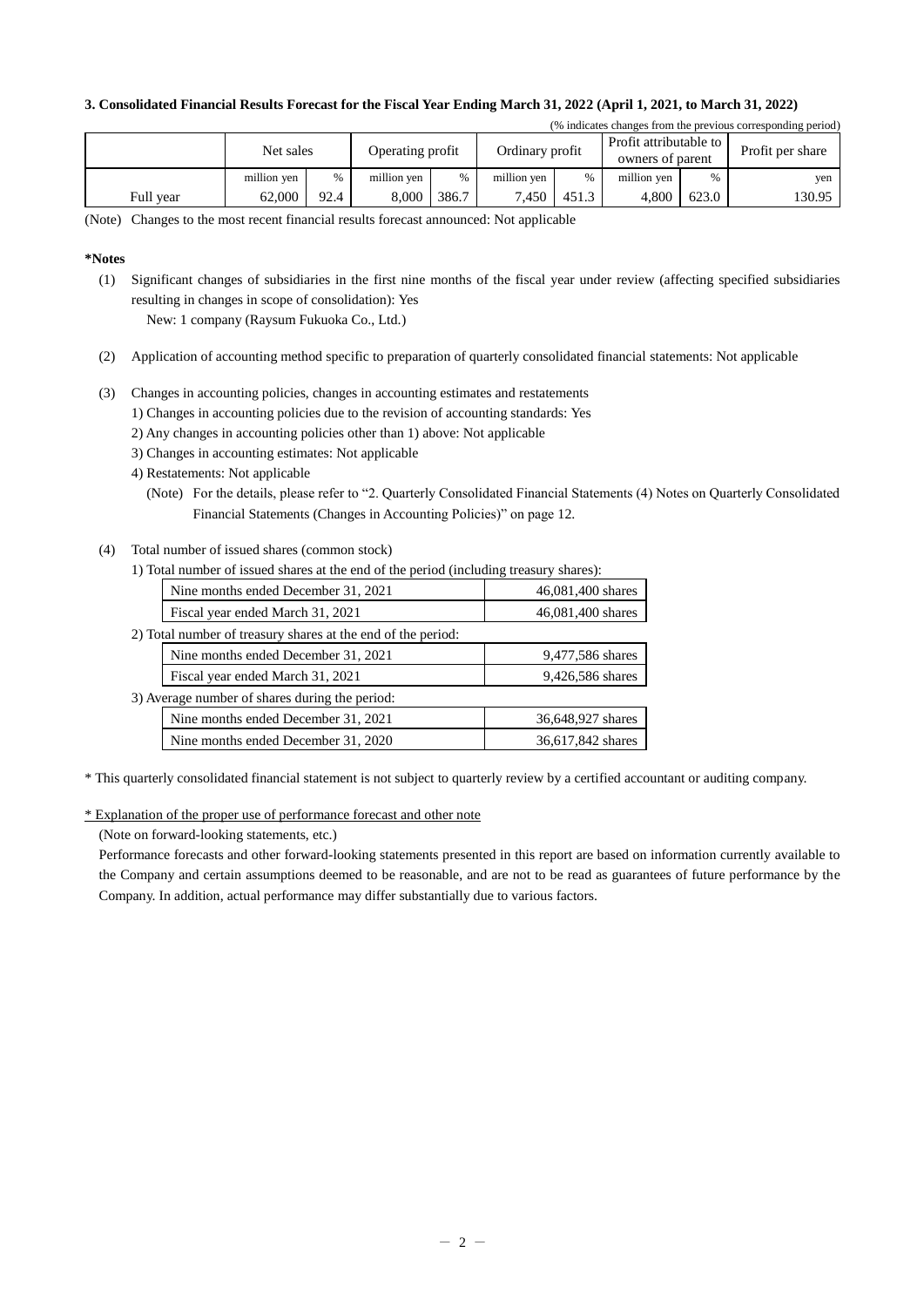# Contents of Appendix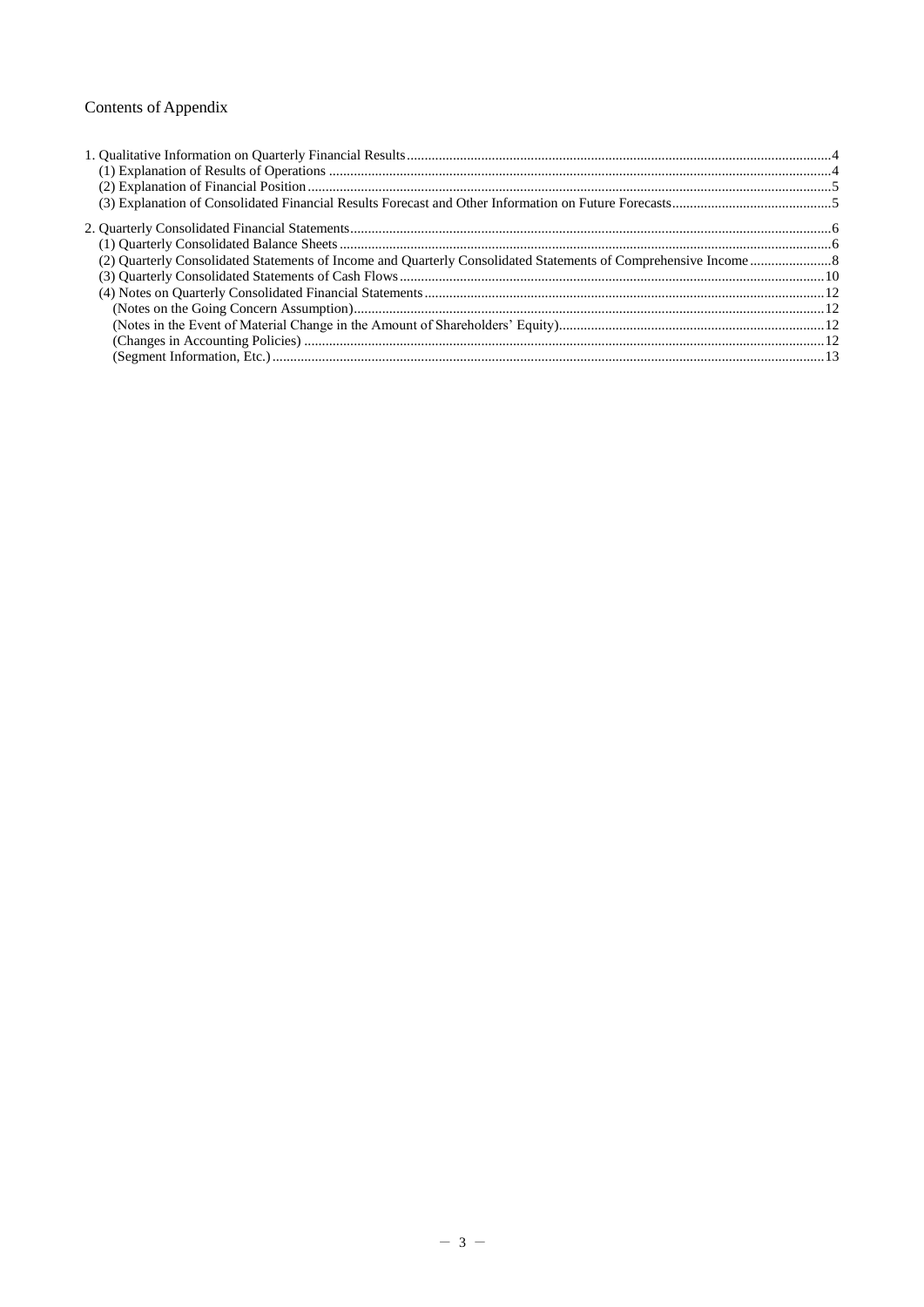# <span id="page-3-1"></span><span id="page-3-0"></span>1. Qualitative Information on Quarterly Financial Results

#### (1) Explanation of Results of Operations

The consolidated financial results for the first nine months of the fiscal year under review recorded net sales of 45,811 million yen (year-on-year increase of 165.2%), operating profit of 8,231 million yen (year-on-year increase of 657.9%), ordinary profit of 7,888 million yen (year-on-year increase of 880.2%), and profit attributable to owners of parent of 5,033 million yen (yearon-year increase of 784.6%).

In order to properly state business activities, we have changed the names of the reporting segments, which were "Wealth Management Business," "Property Management Business," and "Other Business," to "Value Creation Services," "Value-Add Services," and "Future Value Creation Services" beginning from the previous fiscal year. This change is only for the names of the reporting segments and has no impact on segment information.

Business results by segment are as follows.

# (Value Creation Services)

In this business, we purchase real estate with potential, change its use, make large-scale renovations, and attract new tenants, etc. from a standpoint of envisioning the future society and creating real estate that is needed there. We create and provide real estate assets that are significant to clients by considering the characteristics of the local communities surrounding the properties, cultural and educational activities, environmental conservation, etc.

In the first nine months of the fiscal year under review, Value Creation Services posted net sales of 40,946 million yen (yearon-year increase of 214.2%) and segment profit of 9,313 million yen (year-on-year increase of 381.7%).

Although the business environment was subject to the restriction of various business activities due to the spread of COVID-19, our ability to enhance asset value has been gaining greater recognition and trust.

As a result, in the first nine months of the fiscal year under review, we managed to sell a large-scale retail building at Ginza, a residential property at Shirokane Chojamaru, an office building at Ikejiri-Ohashi, and the "medock Comprehensive Medical Clinic" building near Meguro Station as large-scale properties in the sales price range of 2 billion yen or higher. With the addition of characteristic regional properties, such as a mixed-use building at Kyoto's Sanjo and a 110-year-old historical architecture property in Kobe, we have sold a total of 19 properties. Given the state of progress in sales activities for largescale properties up to the end of the fiscal year, we recognize that the plan for this business is steadily underway.

In addition, we are arranging new real estate investment products enabling investments starting from units of 100 million yen to 200 million yen to be made in groups of real estate products formed by bundling several large-scale properties undergoing our asset value enhancement. Launching sales from the end of 2021, strong positive response has been received from clients. We see the products serving as a driving force in accelerating further expansion of our client base going forward.

#### (Value-Add Services)

In this business, we conduct leasing management, building management and other services to maintain and enhance the value of the properties we have provided to clients. We listen to clients' requests in detail and aim to improve the long-term asset value in ways such as proposing measures to increase property value for the future, taking advantage of opportunities such as tenant replacement.

In the first nine months of the fiscal year under review, Value-Add Services posted net sales of 3,696 million yen (year-onyear increase of 10.3%) and segment profit of 948 million yen (year-on-year increase of 20.7%).

#### (Future Value Creation Services)

In this business, we mainly conduct businesses that address future social issues, such as community hostels, advanced medical facilities that are indispensable in a super-ageing society and development of emergency power sources to prepare for the frequent natural disasters, under our own operation. The experience and knowledge gained through these business operations will be utilized in conceiving and proposing ideas for Value Creation Services and Value-Add Services in the future.

Opened in Meguro as part of the business for supporting advanced and specialized medical care, "medock Comprehensive Medical Clinic" has already served many patients and started collaborating with companies from various business sectors. In addition, it is also taking part in the workplace vaccination program for COVID-19 vaccines, under which it has vaccinated more than 30,000 people.

On the other hand, in the first nine months of the fiscal year under review, Asset Holdings Co., Ltd. and WeBase Co., Ltd. continued to be strongly impacted by the self-restraint in outings, travel restrictions, etc. caused by yet another state-ofemergency declaration and quasi-emergency measures. All-out efforts are being made to improve financial results while carrying out sweeping renovations of the facilities and other measures, as we position the keeping up of business activities going without any incident while taking measures to prevent the spread of infection even under such a situation as an opportunity to strengthen ties with clients and communities.

In the first nine months of the fiscal year under review, Future Value Creation Services posted net sales of 1,169 million yen (year-on-year increase of 30.8%), and segment loss of 1,561 million yen (segment loss of 1,210 million yen in the same period of the previous fiscal year) due in part to the initial investment to launch Etajimasou, a new accommodation facility.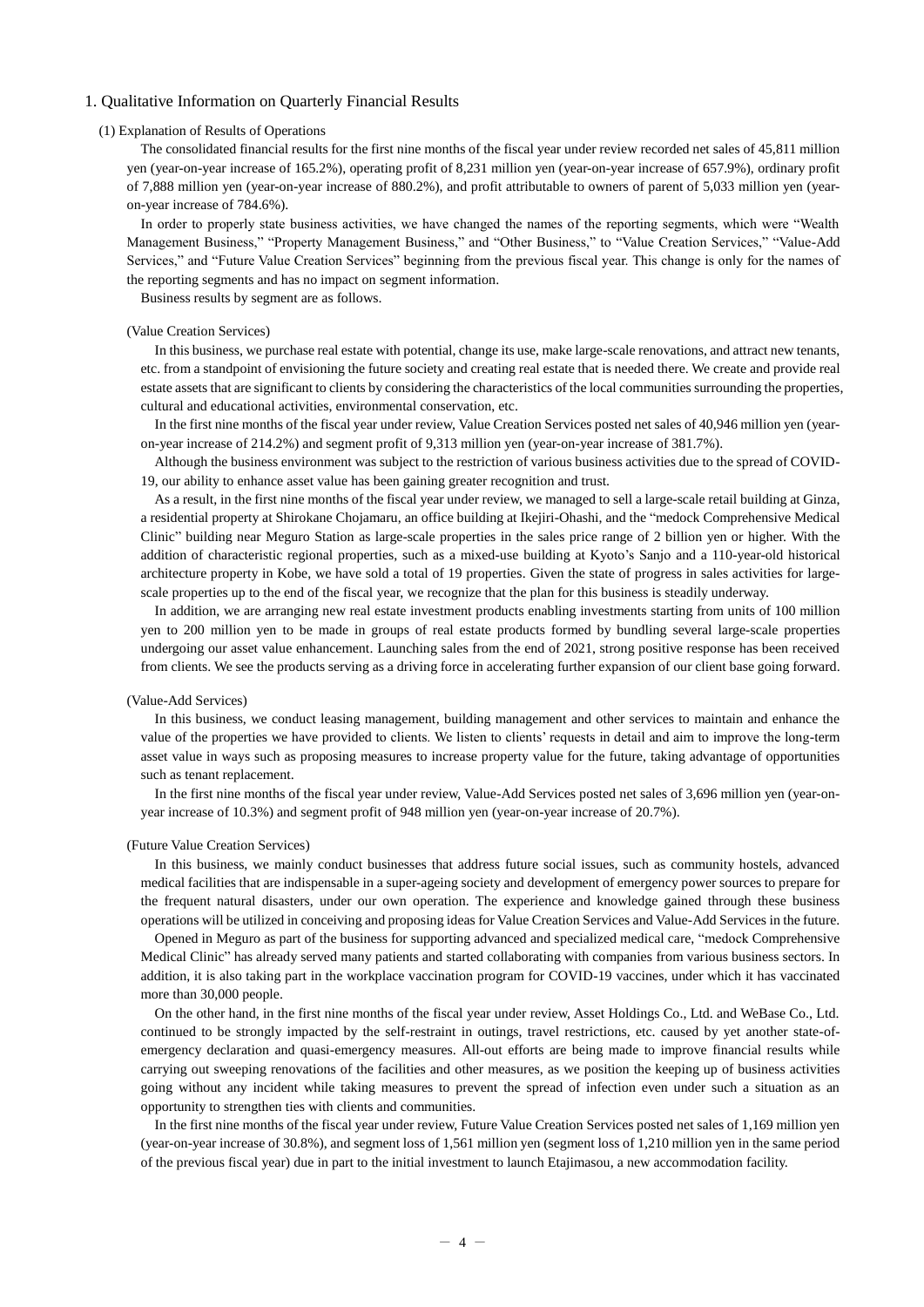### <span id="page-4-0"></span>(2) Explanation of Financial Position

#### 1) Changes in Financial Position

#### (Assets)

Current assets decreased 1,554 million yen compared with the end of the previous fiscal year to 90,585 million yen.

This was primarily attributable to cash and deposits decreasing 119 million yen to 19,802 million yen, trade accounts receivable increasing 1,947 million yen to 2,266 million yen, real estate for sale decreasing 6,747 million yen to 34,114 million yen, real estate for sale in process increasing 318 million yen to 27,611 million yen, advance payments to suppliers as deposits for property purchase contracts increasing 2,098 million yen to 3,132 million yen, and other current assets increasing 1,309 million yen to 3,634 million yen due in part to an increase in inventory in Future Value Creation Services.

Non-current assets increased 824 million yen compared with the end of the previous fiscal year to 13,545 million yen.

This was primarily attributable to an increase of 737 million yen in property, plant and equipment from an increase due to acquisition and a decrease due to depreciation, etc.; a decrease of 70 million yen in intangible assets; and an increase of 157 million yen in investments and other assets.

As a result, total assets as at the end of the third quarter of the fiscal year under review decreased 729 million yen compared with the end of the previous fiscal year to 104,131 million yen.

# (Liabilities)

Liabilities decreased 5,658 million yen compared with the end of the previous fiscal year to 52,340 million yen.

This was primarily attributable to a decrease of 7,594 million yen in borrowings due to the difference between new fundraising and repayment of borrowings, a decrease of 482 million yen in accounts payable due to payment of property construction expenses, etc., an increase of 1,189 million yen in income taxes payable, an increase of 1,794 million yen in advances received as deposits for property sales contracts, an increase of 666 million yen in deposits received from tenants of the properties managed by the Company, and other current liabilities decreasing 1,134 million yen to 783 million yen due to the decrease in consumption taxes payable resulting from the payment of consumption taxes.

## (Net assets)

Total net assets increased 4,929 million yen compared with the end of the previous fiscal year to 51,790 million yen.

This was primarily attributable to an increase of 5,033 million yen in retained earnings following the recording of profit attributable to owners of parent, and a decrease of 146 million yen due to dividends of surplus.

Furthermore, the equity ratio as of the end of the third quarter of the fiscal year under review has become 49.7%.

#### 2) Cash Flows

Cash and cash equivalents (hereinafter, "funds") at the end of the third quarter of the fiscal year under review decreased 119 million yen compared with the end of the previous fiscal year to 19,802 million yen.

Cash flows in the first nine months of the fiscal year under review and the major fluctuating factors are as follows.

# (Net cash provided by (used in) operating activities)

Cash flows from operating activities amounted to net cash provided by operating activities of 10,301 million yen. The main factor for inflow was the increase in funds related to 40,946 million yen in net sales in Value Creation Services. The main factors for outflow were the decrease in funds related to 20,856 million yen of payment for purchases of real estate for sale, and 5,287 million yen of payment in line with the progressing development of real estate for sale in process and payment for repair works on real estate for sale in Value Creation Services; income taxes paid of 1,528 million yen; and the expenditure of selling, general and administrative expenses.

# (Net cash provided by (used in) investing activities)

Cash flows from investing activities amounted to net cash used in investing activities of 2,576 million yen. The main factors for inflow were proceeds from sale of investment securities of 52 million yen and proceeds from collection of loans receivable of 51 million yen. The main factors for outflow were purchase of property, plant and equipment of 2,055 million yen, payments for investments in capital of 200 million yen, and loan advances of 449 million yen.

#### (Net cash provided by (used in) financing activities)

Cash flows from financing activities amounted to net cash used in financing activities of 7,862 million yen. The main factors for outflow were a decrease of 7,594 million yen due to the difference between new fundraising and repayment of borrowings, and dividends paid of 150 million yen.

# <span id="page-4-1"></span>(3) Explanation of Consolidated Financial Results Forecast and Other Information on Future Forecasts

The consolidated financial results forecast remain unchanged from the full-year consolidated financial results forecast in "Consolidated Financial Results for the Fiscal Year Ended March 31, 2021" announced on May 14, 2021.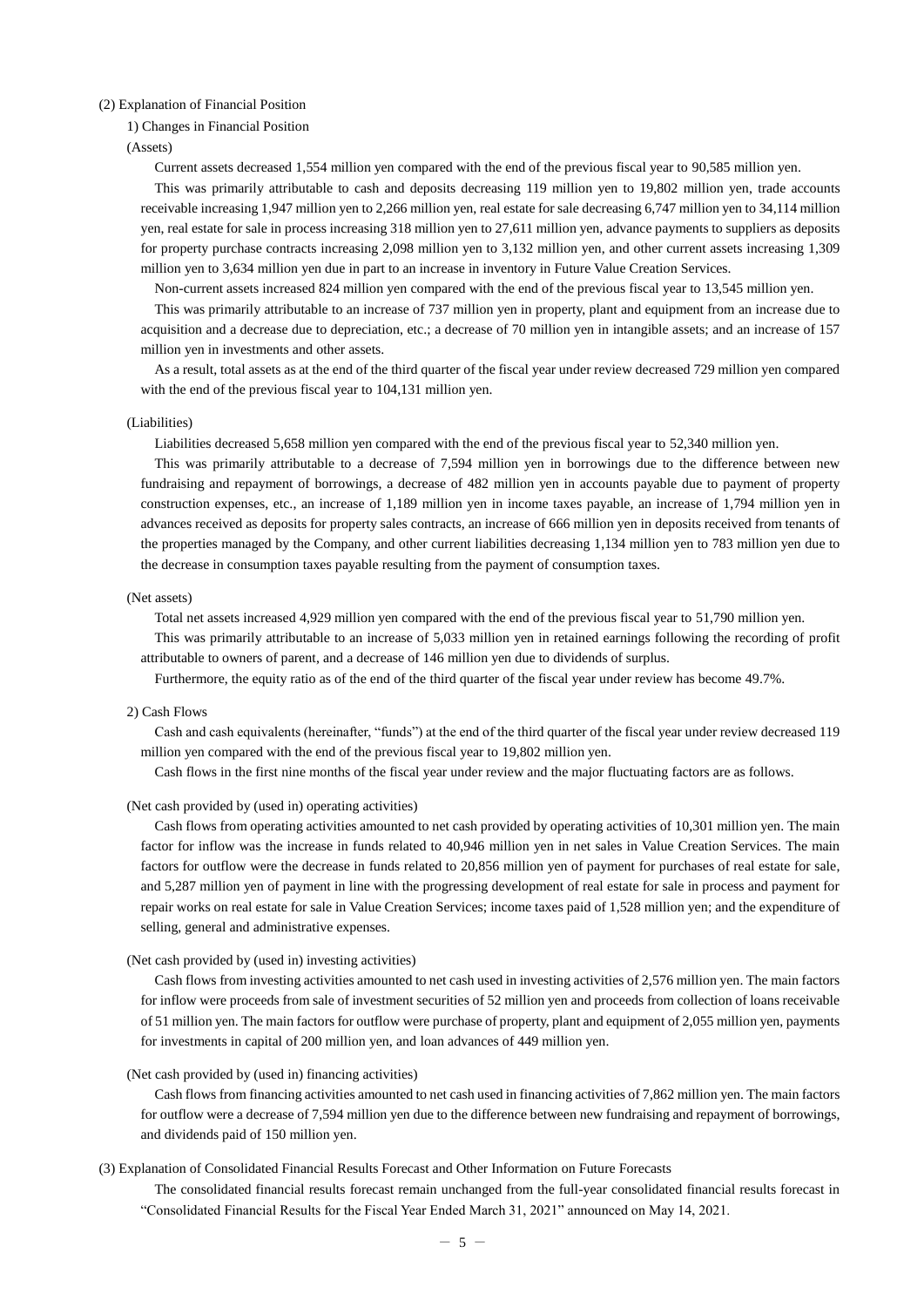# <span id="page-5-1"></span><span id="page-5-0"></span>2. Quarterly Consolidated Financial Statements

(1) Quarterly Consolidated Balance Sheets

|                                     |                      | (Millions of yen)       |
|-------------------------------------|----------------------|-------------------------|
|                                     | As of March 31, 2021 | As of December 31, 2021 |
| Assets                              |                      |                         |
| <b>Current</b> assets               |                      |                         |
| Cash and deposits                   | 19.922               | 19,802                  |
| Trade accounts receivable           | 318                  | 2,266                   |
| Real estate for sale                | 40.862               | 34,114                  |
| Real estate for sale in process     | 27,292               | 27,611                  |
| Advance payments to suppliers       | 1.033                | 3.132                   |
| Income taxes receivable             | 395                  | 34                      |
| Other                               | 2,325                | 3,634                   |
| Allowance for doubtful accounts     | (11)                 | (11)                    |
| Total current assets                | 92,140               | 90,585                  |
| Non-current assets                  |                      |                         |
| Property, plant and equipment       |                      |                         |
| Buildings, net                      | 2,527                | 4,695                   |
| Land                                | 1,412                | 1,584                   |
| Construction in progress            | 1,181                | 16                      |
| Other, net                          | 2,233                | 1,796                   |
| Total property, plant and equipment | 7,355                | 8,092                   |
| Intangible assets                   |                      |                         |
| Other                               | 344                  | 273                     |
| Total intangible assets             | 344                  | 273                     |
| Investments and other assets        |                      |                         |
| Investment securities               | 2,166                | 1,787                   |
| Deferred tax assets                 | 653                  | 907                     |
| Investments in capital              | 145                  | 346                     |
| Long-term loans receivable          | 1,374                | 1,772                   |
| Other                               | 882                  | 691                     |
| Allowance for doubtful accounts     | (200)                | (325)                   |
| Total investments and other assets  | 5,021                | 5,179                   |
| Total non-current assets            | 12,721               | 13,545                  |
| <b>Total</b> assets                 | 104,861              | 104,131                 |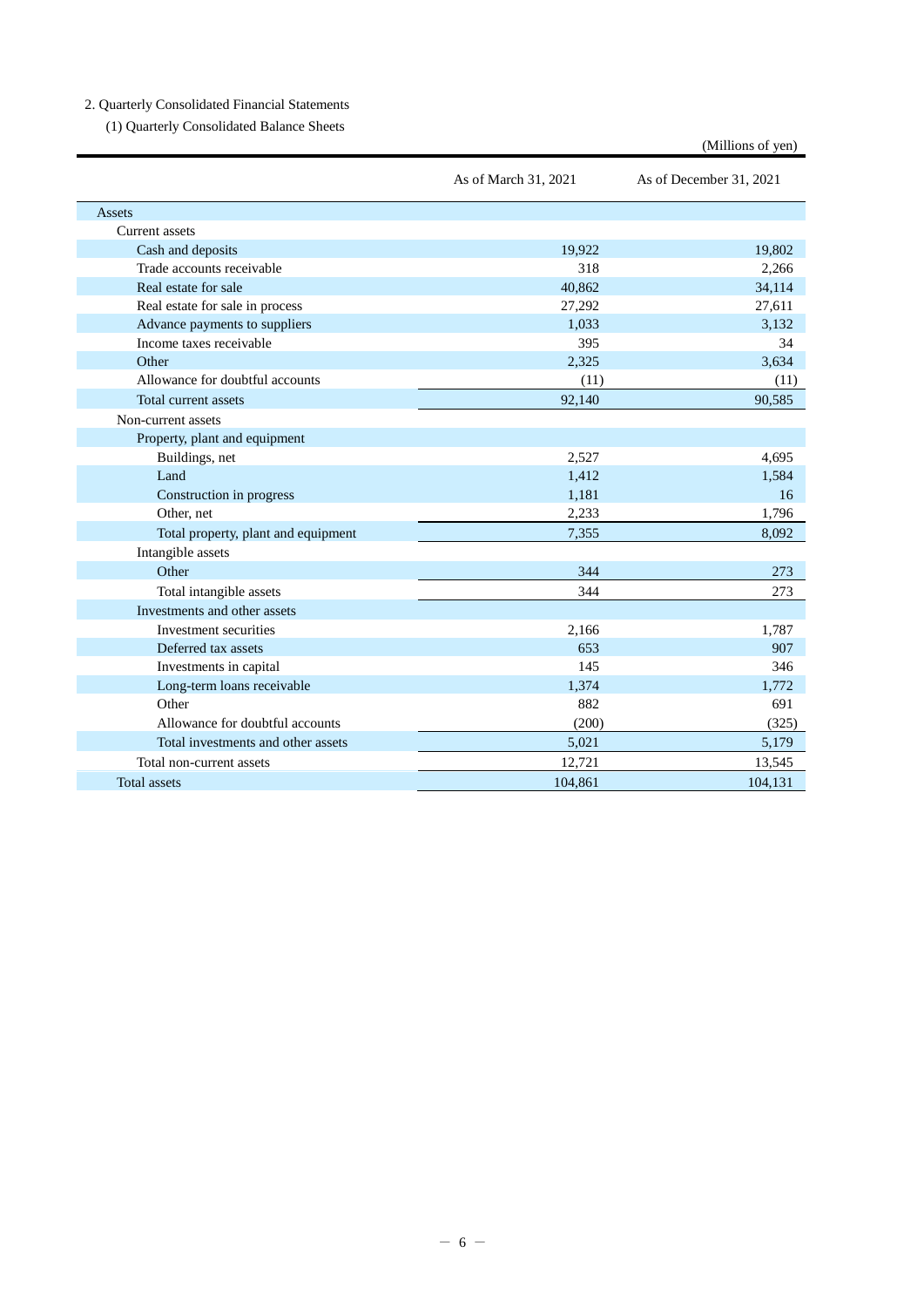|                                                   |                      | (Millions of yen)       |
|---------------------------------------------------|----------------------|-------------------------|
|                                                   | As of March 31, 2021 | As of December 31, 2021 |
| Liabilities                                       |                      |                         |
| <b>Current liabilities</b>                        |                      |                         |
| Current portion of long-term borrowings           | 1,493                | 1,284                   |
| Accounts payable - other                          | 1,798                | 1,315                   |
| Income taxes payable                              | 3,087                | 4,277                   |
| Advances received                                 | 570                  | 2,364                   |
| Provision for bonuses                             | 6                    |                         |
| Provision for loss on liquidation of subsidiaries | 123                  | 123                     |
| and associates                                    |                      |                         |
| Other                                             | 1,917                | 783                     |
| Total current liabilities                         | 8,997                | 10,149                  |
| Non-current liabilities                           |                      |                         |
| Long-term borrowings                              | 45,437               | 38,051                  |
| Deposits received from tenants                    | 2,993                | 3,659                   |
| Other                                             | 571                  | 480                     |
| Total non-current liabilities                     | 49,001               | 42,191                  |
| <b>Total liabilities</b>                          | 57,999               | 52,340                  |
| Net assets                                        |                      |                         |
| Shareholders' equity                              |                      |                         |
| Share capital                                     | 100                  | 100                     |
| Capital surplus                                   | 12,054               | 12,054                  |
| Retained earnings                                 | 47,507               | 52,394                  |
| Treasury shares                                   | (12, 853)            | (12, 853)               |
| Total shareholders' equity                        | 46,809               | 51,695                  |
| Accumulated other comprehensive income            |                      |                         |
| Valuation difference on available-for-sale        |                      |                         |
| securities                                        | (19)                 | 8                       |
| Foreign currency translation adjustment           | 72                   | 73                      |
| Total accumulated other comprehensive income      | 52                   | 82                      |
| Non-controlling interests                         |                      | 12                      |
| Total net assets                                  | 46,861               | 51,790                  |
| Total liabilities and net assets                  | 104,861              | 104,131                 |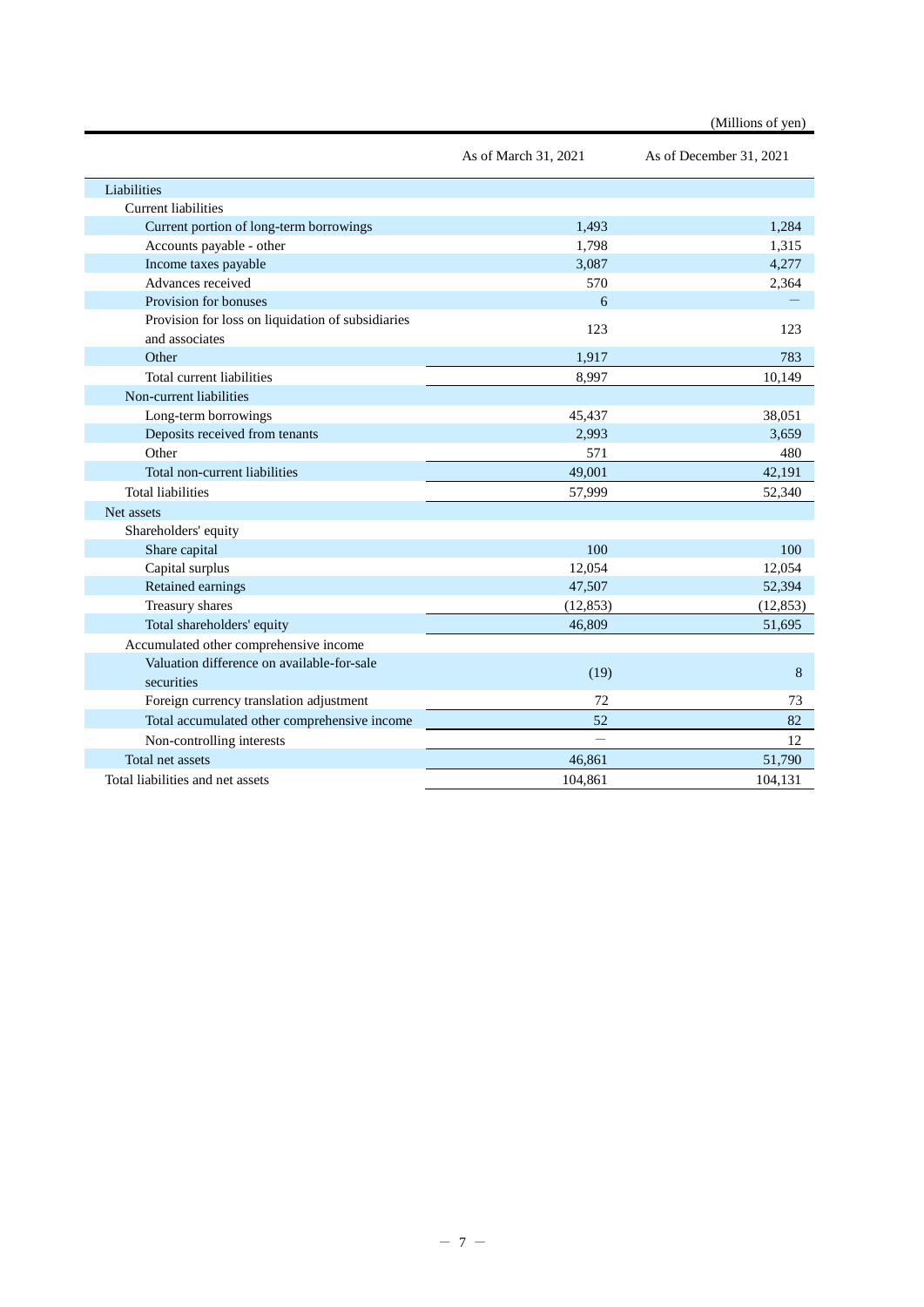<span id="page-7-0"></span>(2) Quarterly Consolidated Statements of Income and Quarterly Consolidated Statements of Comprehensive Income (Quarterly Consolidated Statements of Income – Third Quarter of Consolidated Fiscal Year)

|                                                    |                                        | (Millions of yen)                      |
|----------------------------------------------------|----------------------------------------|----------------------------------------|
|                                                    | Nine months ended<br>December 31, 2020 | Nine months ended<br>December 31, 2021 |
| Net sales                                          | 17,277                                 | 45,811                                 |
| Cost of sales                                      | 12,946                                 | 33,804                                 |
| Gross profit                                       | 4,331                                  | 12,007                                 |
| Selling, general and administrative expenses       | 3,245                                  | 3,775                                  |
| Operating profit                                   | 1,086                                  | 8,231                                  |
| Non-operating income                               |                                        |                                        |
| Interest income                                    | 22                                     | 28                                     |
| Rental income from buildings                       | $\overline{4}$                         | $\overline{4}$                         |
| Benefits income                                    | 29                                     | 60                                     |
| Foreign exchange gains                             |                                        | 43                                     |
| Other                                              | 8                                      | 8                                      |
| Total non-operating income                         | 65                                     | 145                                    |
| Non-operating expenses                             |                                        |                                        |
| Interest expenses                                  | 268                                    | 412                                    |
| Commission for a financial loan                    | 7                                      | 61                                     |
| Foreign exchange losses                            | 60                                     |                                        |
| Other                                              | 10                                     | 14                                     |
| Total non-operating expenses                       | 346                                    | 488                                    |
| Ordinary profit                                    | 804                                    | 7,888                                  |
| Extraordinary income                               |                                        |                                        |
| Gain on sale of businesses                         | $\overline{4}$                         |                                        |
| Gain on liquidation of subsidiaries and associates |                                        | 8                                      |
| Gain on sale of investment securities              |                                        | 9                                      |
| Total extraordinary income                         | $\overline{4}$                         | 17                                     |
| <b>Extraordinary losses</b>                        |                                        |                                        |
| Loss on liquidation of subsidiaries and associates | 69                                     |                                        |
| Loss on retirement of non-current assets           | 10                                     | 28                                     |
| Loss on sale of non-current assets                 |                                        | 38                                     |
| Total extraordinary losses                         | 79                                     | 66                                     |
| Profit before income taxes                         | 730                                    | 7,839                                  |
| Income taxes - current                             | 3                                      | 3,078                                  |
| Income taxes - deferred                            | 157                                    | (269)                                  |
| Total income taxes                                 | 161                                    | 2,808                                  |
| Profit                                             | 568                                    | 5,031                                  |
| Loss attributable to non-controlling interests     | (0)                                    | (2)                                    |
| Profit attributable to owners of parent            | 568                                    | 5,033                                  |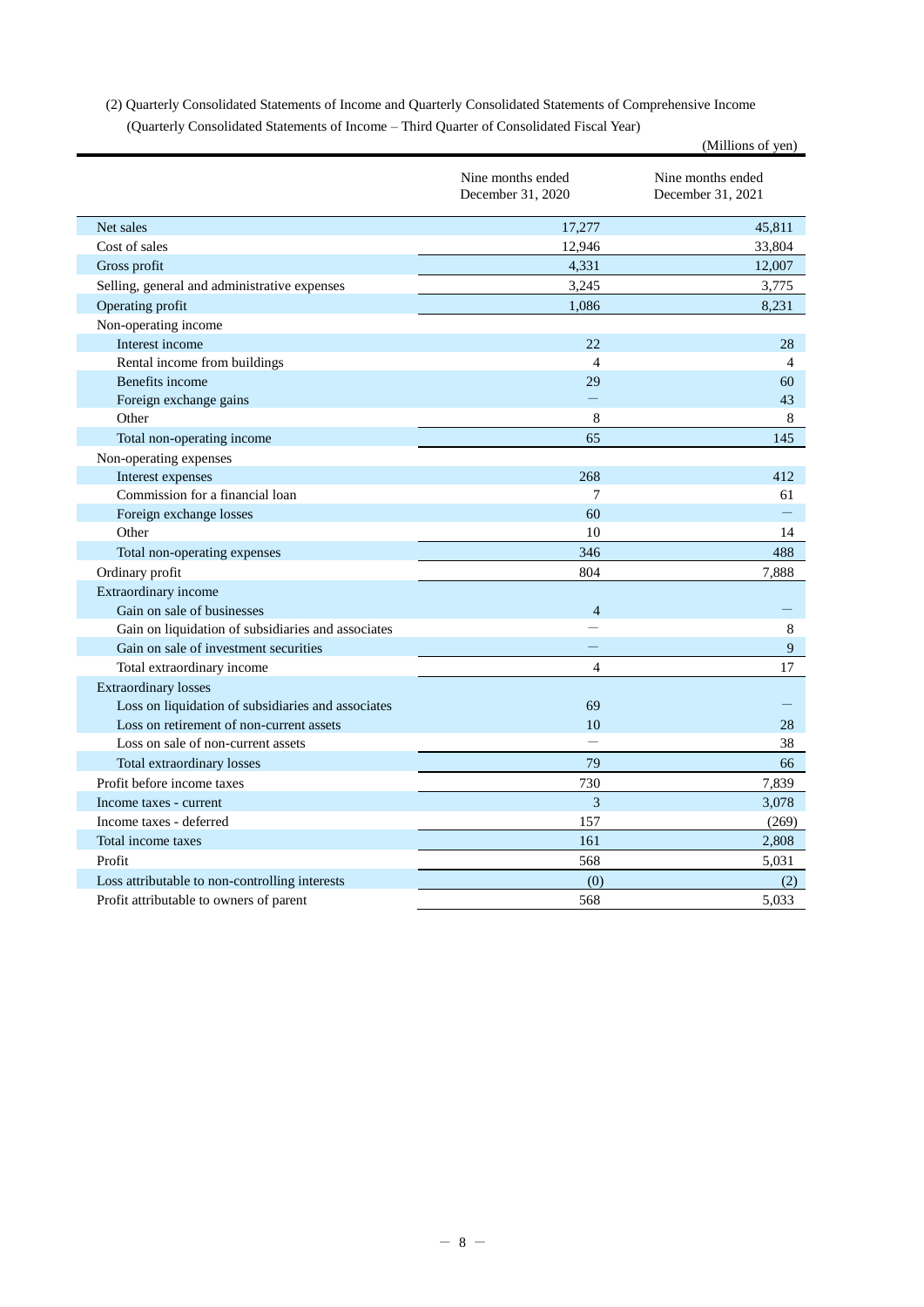(Quarterly Consolidated Statements of Comprehensive Income – Third Quarter of Consolidated Fiscal Year) (Millions of yen)

|                                                                    | Nine months ended<br>December 31, 2020 | Nine months ended<br>December 31, 2021 |
|--------------------------------------------------------------------|----------------------------------------|----------------------------------------|
| Profit                                                             | 568                                    | 5,031                                  |
| Other comprehensive income                                         |                                        |                                        |
| Valuation difference on available-for-sale securities              | (34)                                   | 28                                     |
| Foreign currency translation adjustment                            | $\left(1\right)$                       | $\Omega$                               |
| Total other comprehensive income                                   | (36)                                   | 29                                     |
| Comprehensive income                                               | 532                                    | 5,060                                  |
| Comprehensive income attributable to                               |                                        |                                        |
| Comprehensive income attributable to owners of<br>parent           | 532                                    | 5.062                                  |
| Comprehensive income attributable to non-<br>controlling interests | (0)                                    | (2)                                    |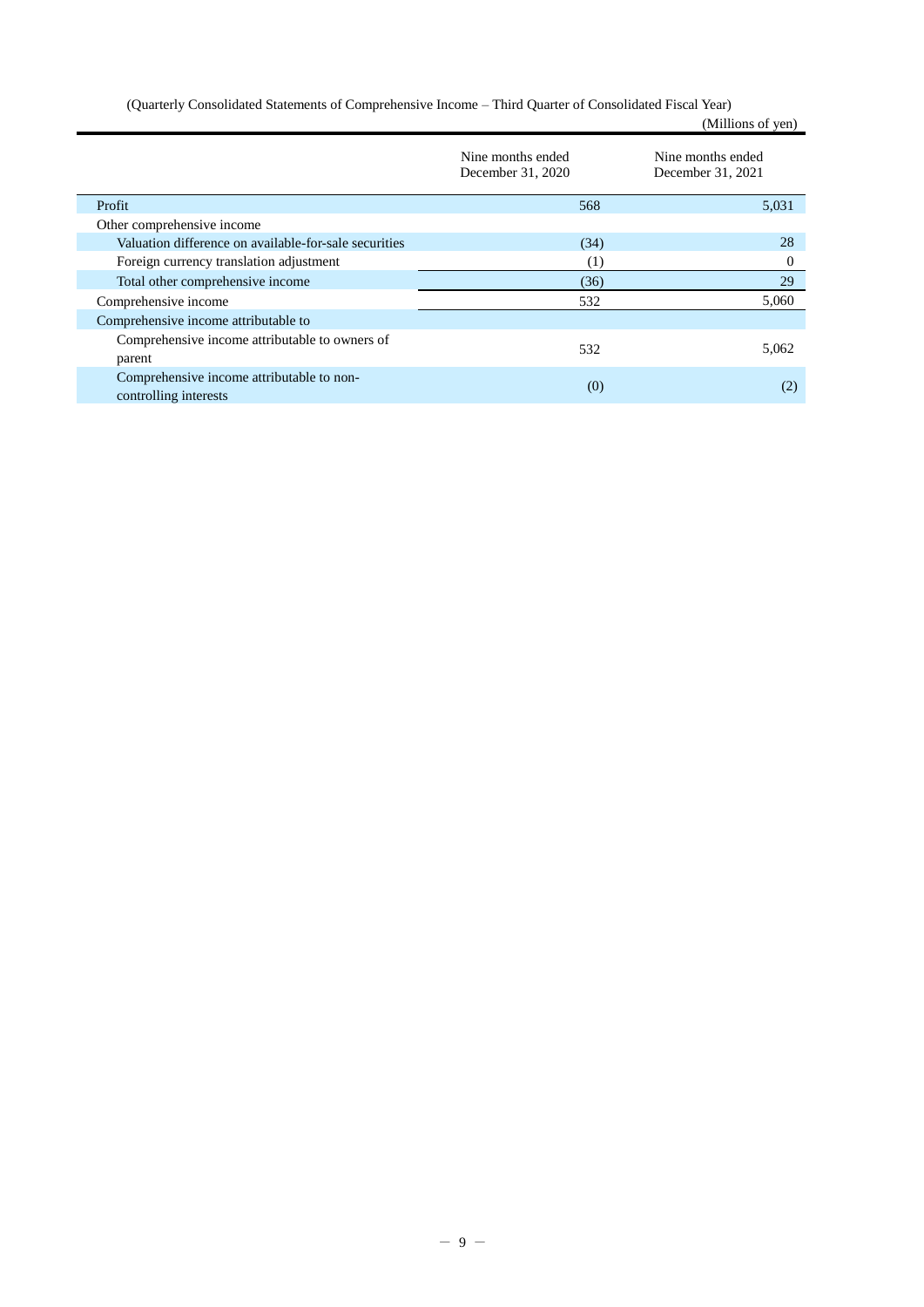# <span id="page-9-0"></span>(3) Quarterly Consolidated Statements of Cash Flows

|                                                                              |                                        | (Millions of yen)                      |
|------------------------------------------------------------------------------|----------------------------------------|----------------------------------------|
|                                                                              | Nine months ended<br>December 31, 2020 | Nine months ended<br>December 31, 2021 |
| Cash flows from operating activities                                         |                                        |                                        |
| Profit before income taxes                                                   | 730                                    | 7,839                                  |
| Depreciation                                                                 | 291                                    | 1,225                                  |
| Loss (gain) on liquidation of subsidiaries and<br>associates                 | 69                                     | (8)                                    |
| Increase (decrease) in provision for bonuses                                 | (8)                                    | (6)                                    |
| Increase (decrease) in allowance for doubtful                                | (2)                                    | 126                                    |
| accounts<br>Increase (decrease) in provision for adjustment of               |                                        |                                        |
| liquidation                                                                  | (0)                                    |                                        |
| Loss (gain) on sale of investment securities                                 |                                        | (9)                                    |
| Loss on retirement of non-current assets                                     | 10                                     | 28                                     |
| Loss on sale of non-current assets<br>Loss (gain) on sale of businesses      | (4)                                    | 38                                     |
| Interest and dividend income                                                 | (22)                                   | (28)                                   |
| Interest expenses                                                            | 268                                    | 412                                    |
| Decrease (increase) in trade receivables                                     | 51                                     | (1,947)                                |
| Decrease (increase) in real estate for sale                                  | (17,028)                               | 6,778                                  |
| Decrease (increase) in real estate for sale in process                       | (5,071)                                | (318)                                  |
| Decrease (increase) in advance payments to                                   |                                        |                                        |
| suppliers                                                                    | (287)                                  | (2,103)                                |
| Decrease (increase) in deposits paid                                         | 87                                     | (60)                                   |
| Increase (decrease) in advances received                                     | (262)                                  | 1,793                                  |
| Increase (decrease) in accounts payable - other                              | 71                                     | (343)                                  |
| Decrease/increase in consumption taxes<br>receivable/payable                 | (215)                                  | (1,117)                                |
| Increase (decrease) in lease deposits received                               | (379)                                  | 674                                    |
| Other, net                                                                   | 100                                    | (761)                                  |
| Subtotal                                                                     | (21, 603)                              | 12,212                                 |
| Interest and dividends received                                              | 22                                     | 27                                     |
| Interest paid                                                                | (258)                                  | (410)                                  |
| Income taxes (paid) refund                                                   | (721)                                  | (1,528)                                |
| Net cash provided by (used in) operating activities                          | (22, 560)                              | 10,301                                 |
| Cash flows from investing activities                                         |                                        |                                        |
| Purchase of property, plant and equipment                                    | (981)                                  | (2,055)                                |
| Proceeds from sale of property, plant and equipment                          |                                        | 28                                     |
| Purchase of intangible assets<br>Proceeds from sale of investment securities | (0)                                    | (22)<br>52                             |
| Payments for investments in capital                                          | (142)                                  | (200)                                  |
| Purchase of shares of subsidiaries and associates                            | (503)                                  |                                        |
| Loan advances                                                                | (266)                                  | (449)                                  |
| Proceeds from collection of loans receivable                                 | $\overline{9}$                         | 51                                     |
| Proceeds from liquidation of subsidiaries and<br>associates                  | 10                                     | 10                                     |
| Proceeds from withdrawal of investments in capital                           | 70                                     | $\overline{0}$                         |
| Payments for sale of businesses                                              | (57)                                   |                                        |
| Other, net                                                                   | 29                                     | $8\,$                                  |
| Net cash provided by (used in) investing activities                          | (1, 832)                               | (2,576)                                |
| Cash flows from financing activities                                         |                                        |                                        |
| Proceeds from long-term borrowings                                           | 25,587                                 | 18,353                                 |
| Repayments of long-term borrowings                                           | (7,044)                                | (25,948)                               |
| Purchase of treasury shares                                                  | (1, 399)                               |                                        |
| Dividends paid                                                               | (1,708)                                | (150)                                  |
| Repayments of finance lease obligations                                      | (29)                                   | (132)                                  |
| Proceeds from sale and leaseback transactions                                | 259                                    |                                        |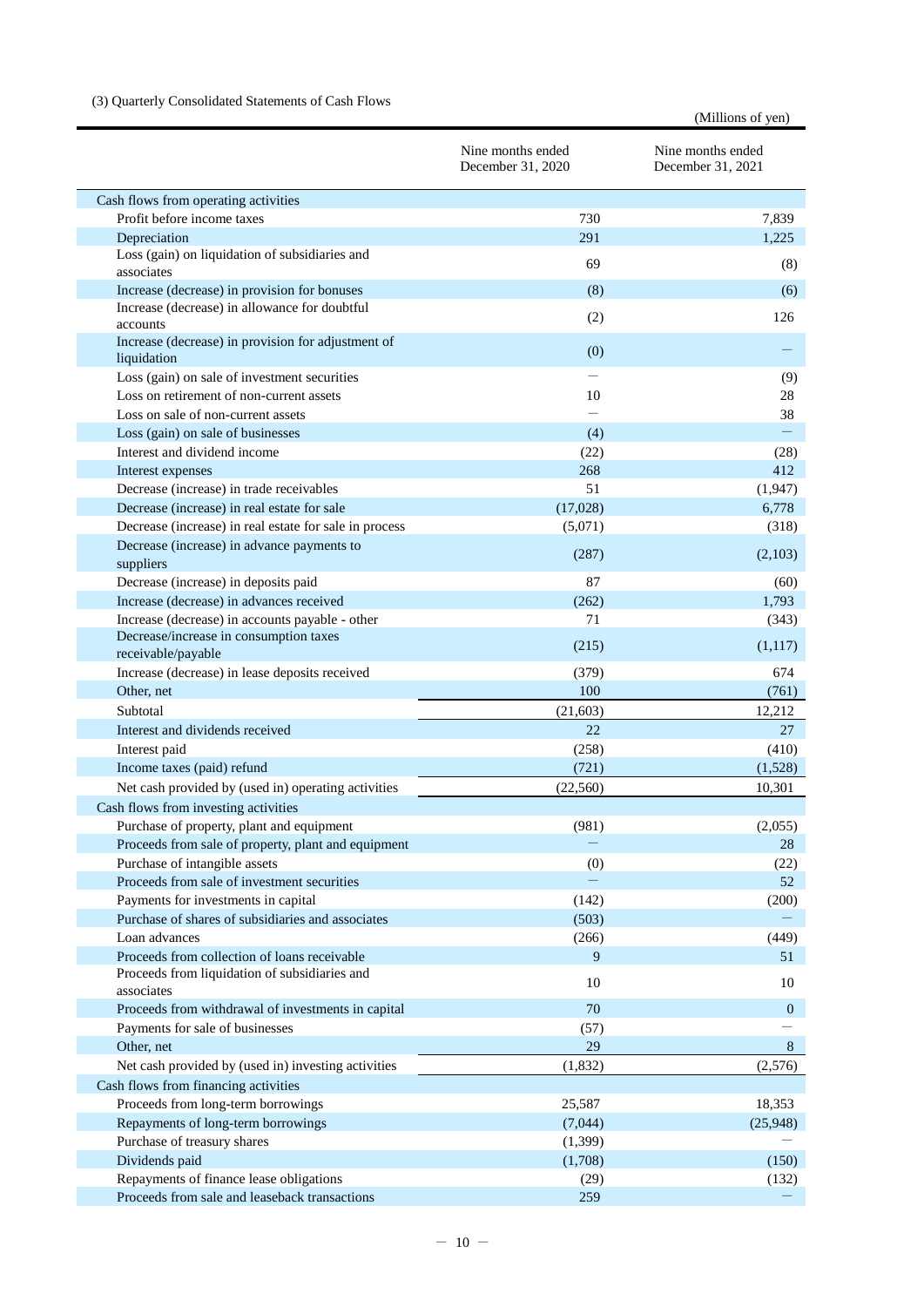|                                                                 | Nine months ended<br>December 31, 2020 | Nine months ended<br>December 31, 2021 |
|-----------------------------------------------------------------|----------------------------------------|----------------------------------------|
| Proceeds from share issuance to non-controlling<br>shareholders |                                        | 15                                     |
| Net cash provided by (used in) financing activities             | 15,663                                 | (7, 862)                               |
| Effect of exchange rate change on cash and cash<br>equivalents  | (22)                                   | 18                                     |
| Net increase (decrease) in cash and cash equivalents            | (8, 752)                               | (119)                                  |
| Cash and cash equivalents at beginning of period                | 29,325                                 | 19,922                                 |
| Cash and cash equivalents at end of period                      | 20,572                                 | 19,802                                 |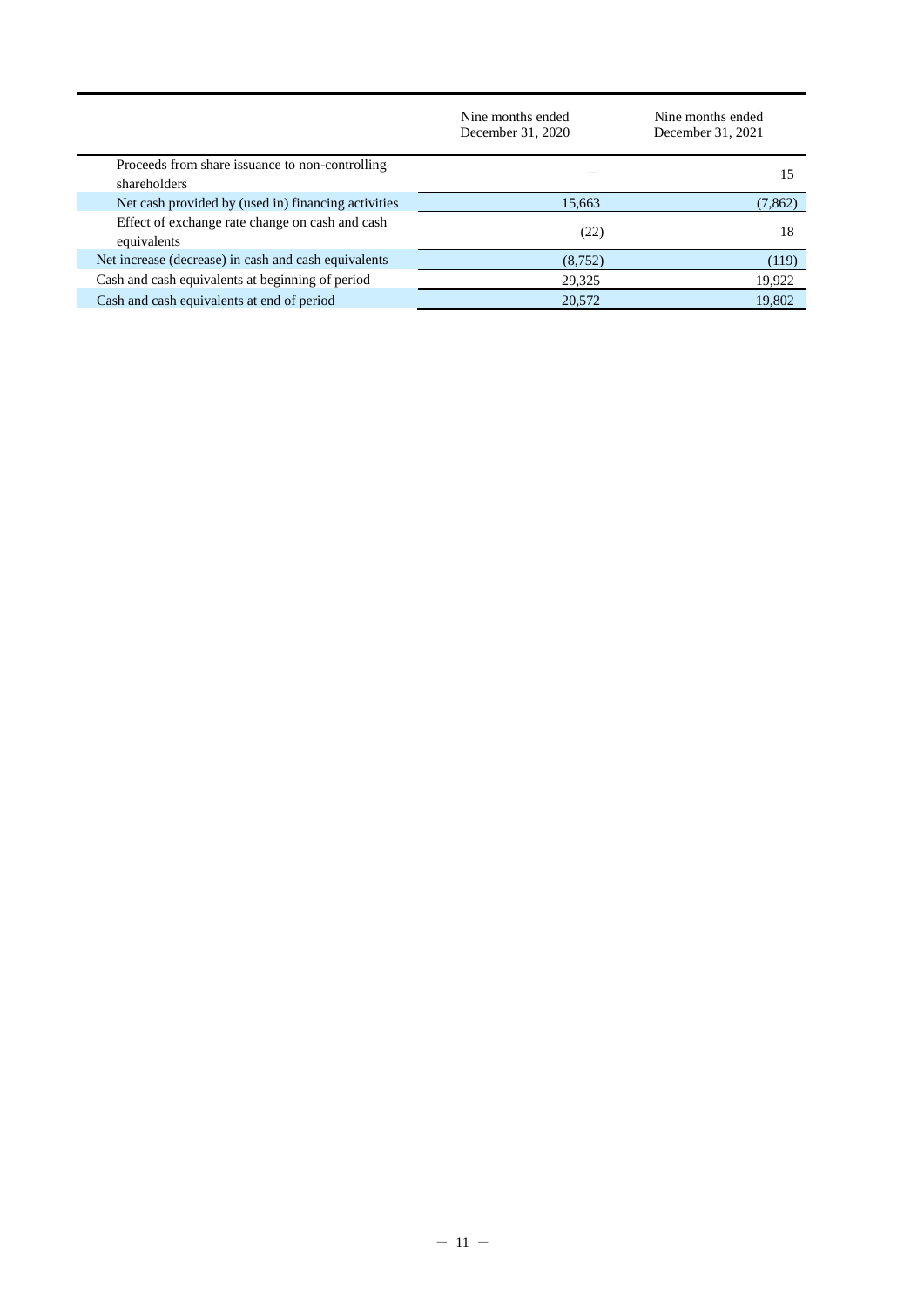<span id="page-11-0"></span>(4) Notes on Quarterly Consolidated Financial Statements

<span id="page-11-1"></span>(Notes on the Going Concern Assumption) Not applicable.

<span id="page-11-2"></span>(Notes in the Event of Material Change in the Amount of Shareholders' Equity) Not applicable.

# <span id="page-11-3"></span>(Changes in Accounting Policies)

(Application of the Accounting Standard for Revenue Recognition, etc.)

The "Accounting Standard for Revenue Recognition" (ASBJ Statement No. 29, March 31, 2020; hereinafter, the "Revenue Recognition Accounting Standard"), etc. have been applied since the beginning of the first quarter of the fiscal year under review. The application of the Revenue Recognition Accounting Standard, etc. have no impact on the quarterly consolidated financial statements. Furthermore, in accordance with the transitional treatment stipulated in Paragraph 28-15 of the "Accounting Standard for Quarterly Financial Reporting" (ASBJ Statement No. 12, March 31, 2020), information on the breakdown of revenues generated from contracts with customers for the first nine months of the previous fiscal year is not shown.

# (Application of Accounting Standard for Fair Value Measurement, etc.)

The "Accounting Standard for Fair Value Measurement" (ASBJ Statement No. 30, July 4, 2019; hereinafter, the "Fair Value Measurement Accounting Standard"), etc., have been applied since the beginning of the first quarter of the fiscal year under review. In accordance with the transitional treatment stipulated in Paragraph 19 of the Fair Value Measurement Accounting Standard and Paragraph 44-2 of the "Accounting Standard for Financial Instruments" (ASBJ Statement No. 10, July 4, 2019), we have decided to apply the new accounting policies set forth by the Fair Value Measurement Accounting Standard, etc. into the future. The application has no impact on the quarterly consolidated financial statements.